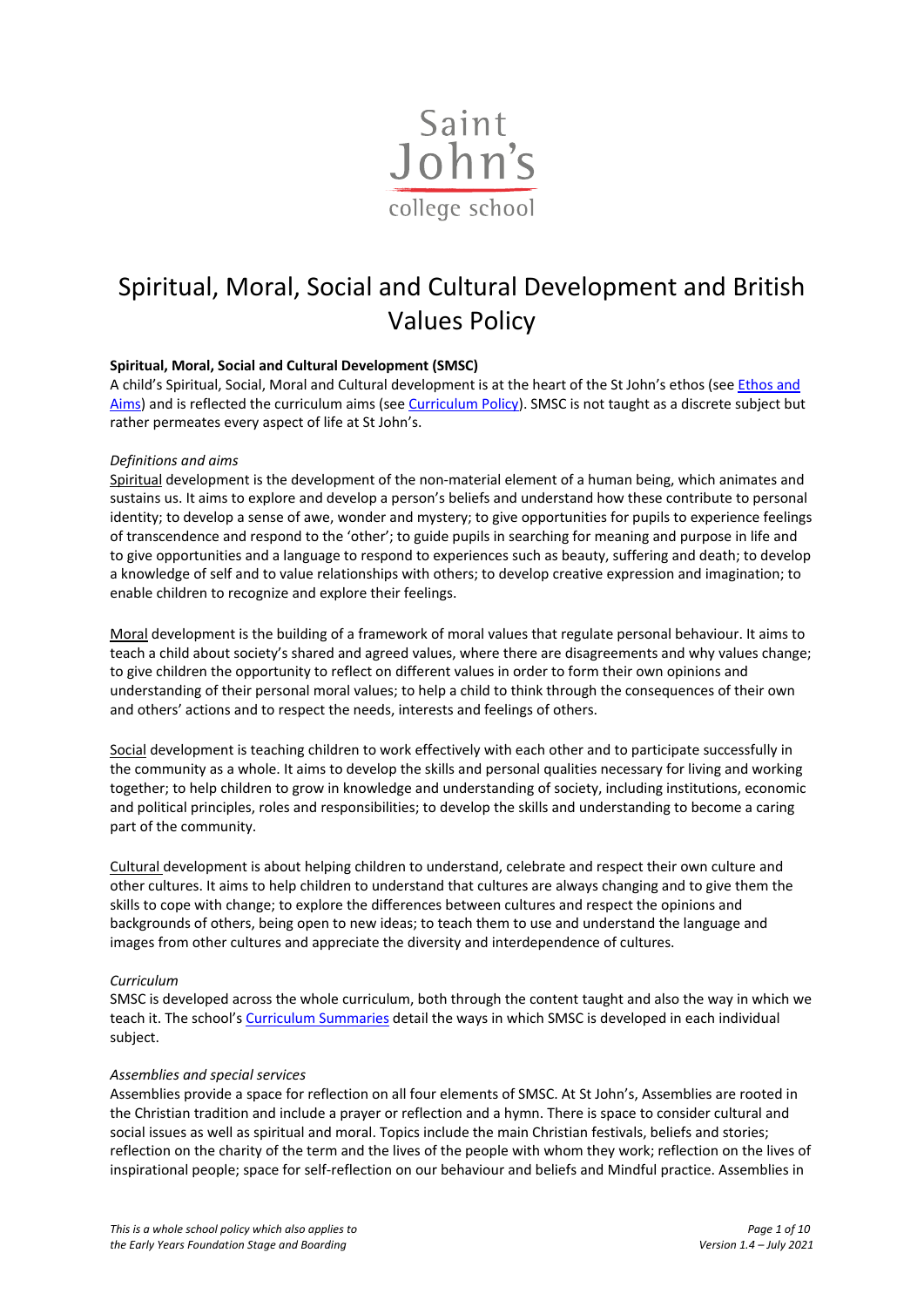F3 – 6 are daily, in T2 – F2 are four times a week, in T1 are three times a week and in Kindergarten are twice a week.

Every half term there is also a 'special service' at Senior House, which is a Christian service of an hour and is linked to a key Christian festival or to the end of the school year. At least once a term this service is a Eucharist service. In addition to space for spiritual and moral reflection, this service provides social development as groups of children perform and share work.

At Christmas, children in F1 – 6 attend a Service in Preparation for Christmas in the St John's College chapel at which the children lead the music and readings and at Ascension children in F3 – 6 attend a service again in St John's. At Easter, F6 perform a Passion Play for children from F1-5.

#### *Lay Chaplain and confirmation*

Our Head of Religious Studies is also the school's lay chaplain and is available to talk to the children about religious, spiritual or moral questions. She organizes the Assemblies and services and also arranges for children to attend confirmation classes and to be confirmed if they would like to.

# *Relationships*

Building secure, caring relationships between teachers and children as well as between the children is at the heart of what St John's believes in and is the basis for our SMSC development. At St John's, secure and positive relationships in which the children can feel safe, noticed and cared for, are developed in a number of ways:

- The PSHEE [Curriculum Summary](https://www.sjcs.co.uk/sites/default/files/styles/Teaching%20%26%20Learning/Curriculum%20Summaries/SJCS%20Curriculum%20Summary%20-%20PSHEE.pdf) explains how we develop relationships and how children's moral and social understanding is developed through our Emotions for Learning curriculum.
- $\bullet$  All children have a Tutor (who, in KG F1, is the class teacher) whom they meet at least once every other week. The tutor is responsible for the pastoral care for the child.
- At the beginning of every term children write a list of people whom they would like to be in their 'safety circle', which is a list of people whom they feel they could talk to if they were worried or anxious about anything.
- Children in Form 3 are given a 'buddy' from Form 6 when they arrive at Senior House. There is 'buddy time' every week and the F6 child looks after their F3 buddy as they get used to Senior House. Often, strong relationships are built between the buddies and the friendship lasts throughout the year.

#### *Behaviour*

Our school [Behaviour Policy](https://www.sjcs.co.uk/sites/default/files/styles/Policies/SJCS%20Behaviour%20Policy.pdf) explains that we do not have a complex set of school rules but that we follow the simple rule that we should treat others as we would wish to be treated and base our pastoral expectations on the application of this rule to any particular circumstances. Children's moral development at St John's is based on this ethos and the Behaviour policy explains how we teach and nurture it.

#### *Mindfulness*

Mindfulness is a key way in which children's spiritual development is nurtured. In KG – F2, Mindfulness forms part of our Emotions for Learning Curriculum (see the [PSHEE Curriculum Summary\)](https://www.sjcs.co.uk/sites/default/files/styles/Teaching%20%26%20Learning/Curriculum%20Summaries/SJCS%20Curriculum%20Summary%20-%20PSHEE.pdf) and Mindfulness is practiced every day. In F3 – F6, every lesson begins with a Mindful moment and in F5 children study the theory behind Mindfulness in greater detail through the .b course. In F2 we are introducing Tai Chi to develop Mindful movement.

#### *Philosophy*

Children from F2 – 6 have discrete Philosophy lessons in which all aspects of SMSC are addressed. The very nature of Philosophy teaches the skills that SMSC promotes, such as questioning, listening to different points of view, exploring our beliefs and the implications of our beliefs on our actions, looking at the world from different viewpoints. Children discuss moral questions (such as 'Where do right and wrong come from?'), spiritual questions (such as 'What is beauty?', or 'Can we prove that God does not exist?'), social questions (such as, 'How important is freedom of speech?') and cultural questions (such as, 'Are moral values determined by culture?').

#### *Responsibilities*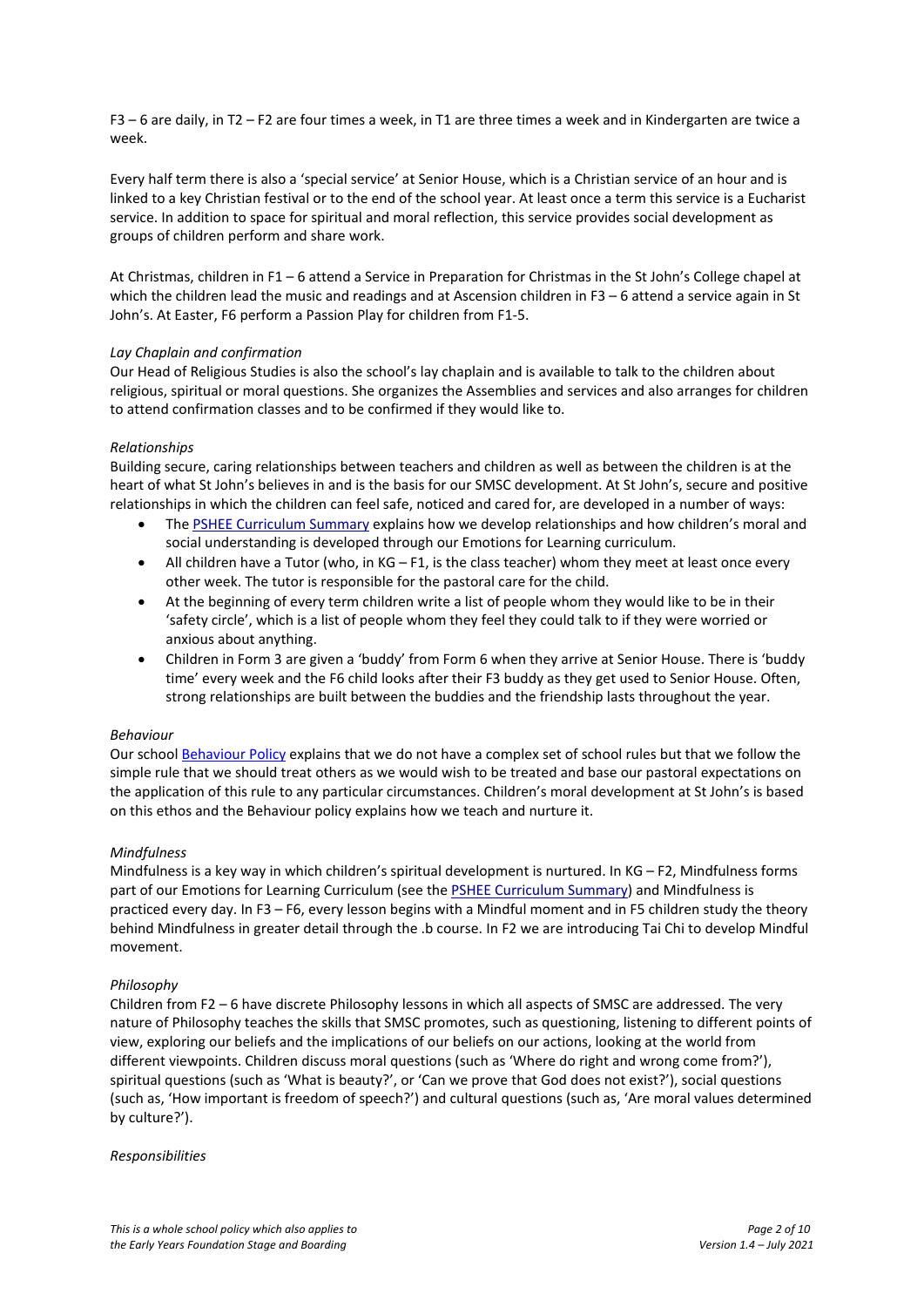Children in Form 6 are given various responsibilities around the school that help to develop their social awareness and skills of responsibility. Jobs range from managing the recycling in the school to supporting with lunchtimes at Byron House (playing with the children, helping to supervise their eating). Similarly, in Form 2 children are given small responsibilities at in Byron House, from managing the bell for lunch and being door monitors to listening to their 'reading buddy' in Kindergarten read once every other week.

# *Charities*

A group of children from across the school are chosen each year to be part of the 'Communities and Charities Committee'. This committee meets regularly to plan and organize events to raise money for locally based charities, or for charities which members of our school community have particular links to. Events organized include 'Grow a pound' and a twice-yearly tea for people from residential homes in Cambridgeshire. The latter is particularly important in developing children's social skills as they not only perform and serve the elderly residents but spend time talking to them. The work of the committee nurtures the social (and also the moral, spiritual and cultural) development of the children involved as well as the whole school through the awareness raised of needs around the world.

#### *Compassion*

In Form 3 the children have a series of lessons to develop their 'compassion' skills (which form part of SMSC development). The lessons are designed to enhance self-awareness and emotional intelligence and to help children to be more compassionate in their relationships with others.

# *Thursday afternoons*

Thursday afternoons at Senior House are 'off-curriculum' and provide many opportunities for SMSC development. Children experience a range of activities and lessons that are cross-curricular and develop children's questioning and thinking skills, collaboration, creativity and information sharing. Some of the ways in which SMSC is developed through Thursday afternoon activities are:

- Speakers: listening to speakers from a range of backgrounds, careers and beliefs;
- Trips and events: these help to develop a sense of awe, wonder and excitement in learning and in the world (for example, through the astronomy dome, geographical field trips, trips to different places of worship, poetry workshops);
- Enrichment lessons: these lessons for Forms 5 & 6 provide opportunities for cross-curricular enrichment projects that develop children's creativity, imagination and collaborative skills;
- My Mind lessons: children in Senior House have a series of lessons that draw together the common thread from different sections of the curriculum: Philosophy, PSHEE, Study Skills and Mindfulness. It teaches critical thinking, self-management of learning and management of self. Across the different strands there is a combination of theory about the mind and self with practical ideas for implementing this theoretical knowledge. It aims to help children understand themselves, their learning and their relationships in such a way as to be better able to manage themselves in the future.

#### *Leavers' Programme*

Once exams are finished in the Summer term, the Form 6 children begin a 'Leaver's Programme' that includes many opportunities for developing SMSC in the children. These include:

- Cultural awareness events such as an 'African Day';
- Social events that develop team work skills such as the Charities morning in which the children plan, organise and run a fair to raise money for the term's charity;
- Events that develop an appreciation of the wonder of the world such as the science dome and 'Animal Encounters';
- Events that develop creativity and imagination such as an Art project, drumming workshop and trip to the Fitzwilliam Museum and to the Globe Theatre.

#### *Trips Week*

For one week in the Summer term, children from Forms 3 – 6 go on residential trips. All the trips develop an appreciation of the world in which we live, skills in team work and children's relationships with each other through understanding, mutual support and care. The activities challenge pupils out of their comfort zone and thus develop self-awareness and confidence.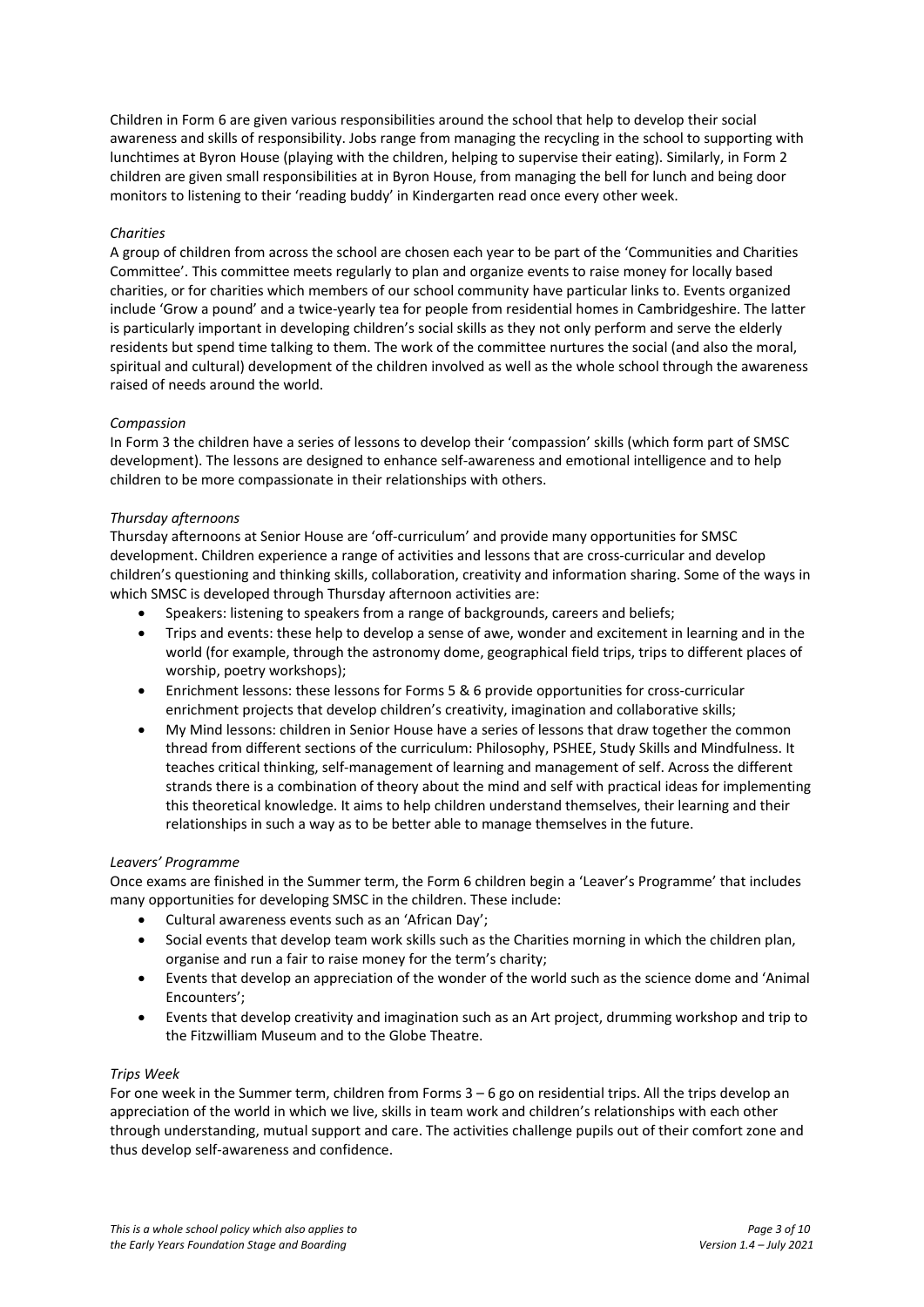# *Extra-curricular activities*

Children in Forms 1 – 6 take part in a wide range of extra-curricular activities that help to develop SMSC. These include Drama, Creative Writing, Eco-gardening club, a range of orchestras, bands and choirs, Greek, craft, cooking, sports, dance, DT club, Musical Theatre Club, a range of sports clubs, computing and programming.

#### **British Values**

By British Values, we refer to the DfE guidance, 'Promoting Fundamental British Values as part of SMSC (November 2014), which identifies the key aspects of British values as:

- an understanding of how citizens can influence decision-making through the democratic process;
- an appreciation that living under the rule of law protects individual citizens and is essential for their wellbeing and safety;
- an understanding that there is a separation of power between the executive and the judiciary, and that while some public bodies such as the police and the army can be held to account through Parliament, others such as the courts maintain independence;
- an understanding that the freedom to choose and hold other faiths and beliefs is protected in law;
- an acceptance that other people having different faiths or beliefs to oneself (or having none) should be accepted and tolerated, and should not be the cause of prejudicial or discriminatory behaviour; and
- an understanding of the importance of identifying and combatting discrimination.

St John's actively promotes the above British Values through the curriculum as well as non-curricular lessons and experiences.

- Our school [Behaviour Policy](https://www.sjcs.co.uk/sites/default/files/styles/Policies/SJCS%20Behaviour%20Policy.pdf) is based on the belief that we should teach children to care for each other and treat them as we would be treated ourselves. It reflects the core British value of tolerance and respect for others and details the ways in which we develop this positive behaviour and combat discrimination.
- Developing a firm foundation in Christianity before studying a range of other religions, discussed and explored in a way that develops tolerance and respect for all faiths and none. As part of their study of other faiths, children listen to people speaking from the major world faiths and visit their places of worship (see [RS Curriculum Summary\)](https://www.sjcs.co.uk/sites/default/files/styles/Teaching%20%26%20Learning/Curriculum%20Summaries/SJCS%20Curriculum%20Summary%20-%20Religious%20Studies.pdf).
- Teaching a range of British authors and poets, who express British history, culture and values. This includes William Shakespeare, a performance of whose work forms one of the final events in the life of the children at St John's.
- Hearing from a range of speakers from a variety of different careers, beliefs and backgrounds.
- Learning, exploring and discussing British History, both through the History curriculum and also through cross-curricular topics such as when the children explored Remembrance Day through Music, Art, Poetry and DT. Part of the work done in History includes reflecting on how the beliefs and values determine the ways in which people in the past, both from Britain and other countries, has affected behaviour and the results that this had on our world (se[e History Curriculum Summary\)](https://www.sjcs.co.uk/sites/default/files/styles/Teaching%20%26%20Learning/Curriculum%20Summaries/SJCS%20Curriculum%20Summary%20-%20History.pdf).
- Daily Assemblies and special services. These are predominantly Christian based acts of worship and explore spiritual, moral, social and cultural ideas and values that reflect our British culture. They also develop Mindfulness and respect for the opinions and beliefs of others (see annual cycle of [Assembly](https://www.sjcs.co.uk/sites/default/files/styles/Policies/SJCS%20Assemblies%20and%20Services.pdf)  [Topics\)](https://www.sjcs.co.uk/sites/default/files/styles/Policies/SJCS%20Assemblies%20and%20Services.pdf).
- Developing an understanding of democracy. This is done in a variety of ways including annual debating competitions, exploring political issues through philosophy, discussion and debate, and participating in surveys and voting themselves. Understanding the importance of democracy is also developed through the way in which we listen to the pupil's voice and the fact that they feel heard. There are frequent surveys on different aspects of school life and learning, teachers discuss children's views about school and learning regularly and they are confident to express their thoughts both formally and informally. One of our current developments is also looking at the way in which we can extend the range of ways in which we listen to the pupil voice.
- Developing a concern for the welfare of others, from all backgrounds and beliefs, both close to home and in other countries. Children in a 'Communities and Charities Committee' lead the school in fundraising for locally based charities. In addition to raising money, children learn about the needs of the people served by the charities.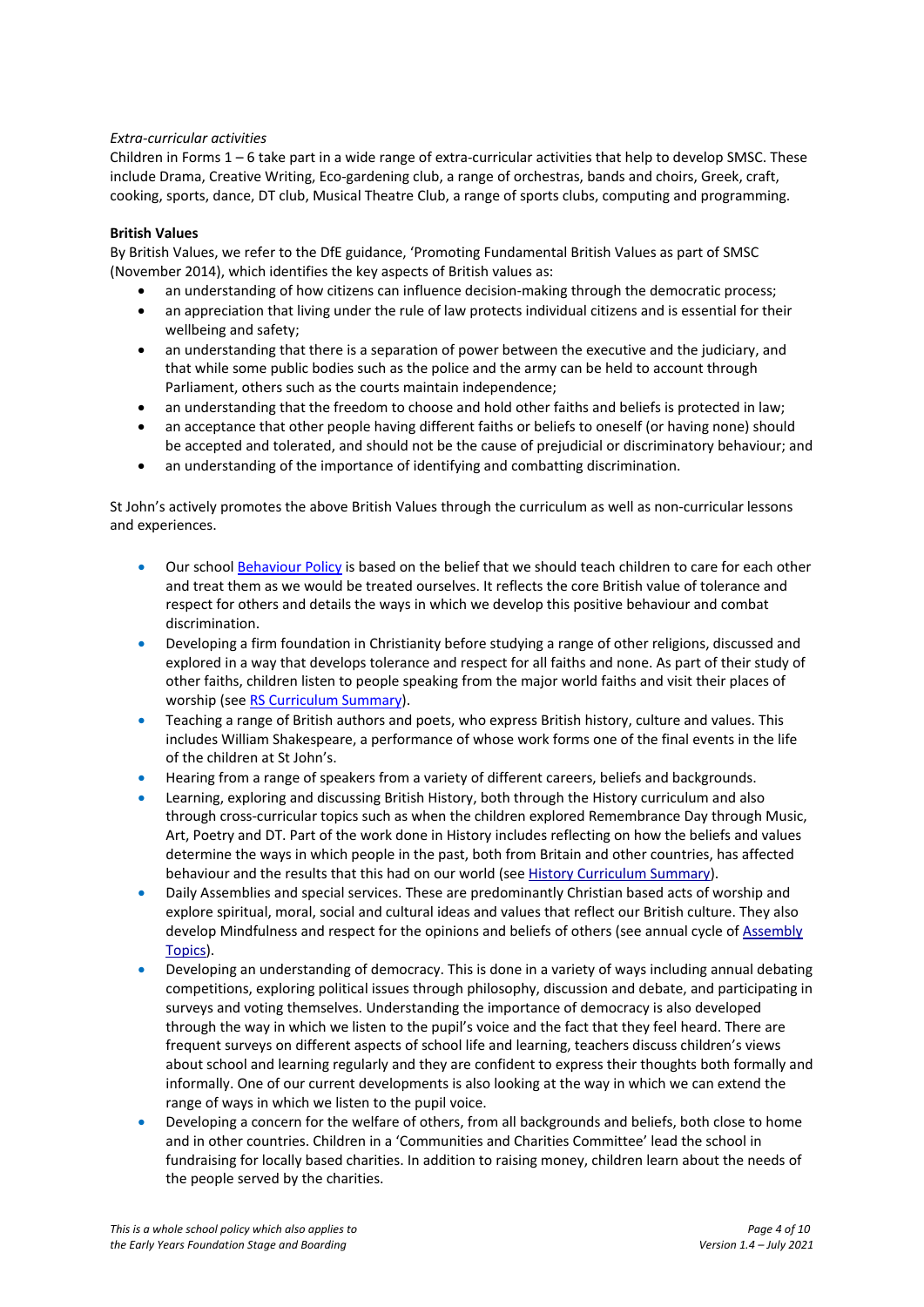- In Geography, children learn about the Geography of places in Britain and our local community, comparing it to that of other countries. A sense of responsibility and care for the world is one of the main aims of the Geography curriculum and children debate and explore questions such as how their own actions as consumers has an effect on others and the world (see Geography Curriculum [Summary\)](https://www.sjcs.co.uk/sites/default/files/styles/Teaching%20%26%20Learning/Curriculum%20Summaries/SJCS%20Curriculum%20Summary%20-%20Geography.pdf).
- The PSHEE curriculum teaches children how to identify discrimination and stand up against it, the danger of stereotypes and helps to develop a respect , tolerance and celebration of the variety of beliefs, opinions, skills, talents and cultures of others. As part of PSHEE, children consider the consequences of our actions, including the role of law in protecting and guarding our well-being. It also includes a unit on Parliament and democracy (see [PSHEE Curriculum Summary\)](https://www.sjcs.co.uk/sites/default/files/styles/Teaching%20%26%20Learning/Curriculum%20Summaries/SJCS%20Curriculum%20Summary%20-%20PSHEE.pdf).

The way in which the school actively promotes British Values is part of the whole school development plan and is reviewed on an annual cycle.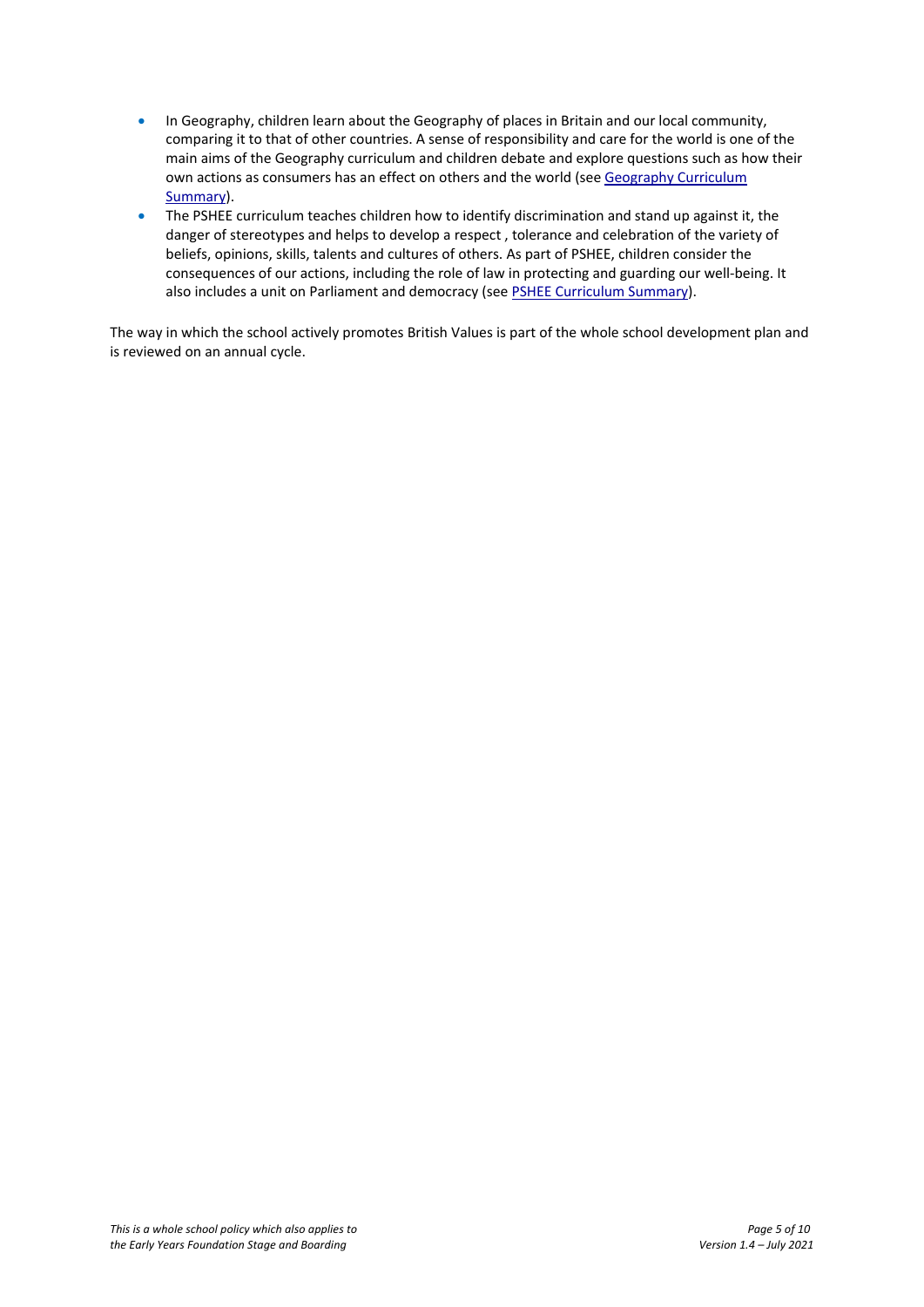# Further evidence of ways in which we develop British Values

| Value                  | <b>Action</b>                                                                              | <b>Evidence</b>                 |
|------------------------|--------------------------------------------------------------------------------------------|---------------------------------|
| Tolerance of           | In KG, children explore some of the festivals and                                          | RS Curriculum Summary           |
| people from all        | practices of a range of different religions.                                               |                                 |
| faith                  |                                                                                            | Thursday afternoon programme    |
| backgrounds,           | From F1, the RS curriculum develops a firm                                                 |                                 |
| with                   | foundation in Christianity before studying a range of                                      | Assemblies themes               |
| exploration of         | other religions, discussed and explored in a way that                                      |                                 |
| our own beliefs        | develops tolerance and respect for all faiths and                                          | <b>PSHEE Curriculum Summary</b> |
| and values             | none. As part of their study of other faiths, children                                     |                                 |
|                        | listen to people speaking from the major world                                             | RS and PSHEE Schemes of Work    |
|                        | faiths and visit their places of worship (see also<br>Thursday Afternoon programme).       |                                 |
|                        |                                                                                            | Thursday afternoon visiting     |
|                        |                                                                                            | speakers programme              |
|                        | During Assemblies and our PSHEE and E4L<br>programme, children are taught about tolerance, |                                 |
|                        | respect and care for all and to value their own and                                        | Drama Scheme of Work and        |
|                        | others' opinions and beliefs.                                                              | performance history             |
|                        |                                                                                            |                                 |
|                        | A range of visiting speakers across the year also                                          | Science Scheme of Work          |
|                        | provide children with the opportunity to hear from                                         |                                 |
|                        | people from a range of religious and cultural                                              |                                 |
|                        | backgrounds.                                                                               |                                 |
|                        |                                                                                            |                                 |
|                        | In Drama, a wide variety of texts and stimuli from                                         |                                 |
|                        | around the world are used to develop children's love                                       |                                 |
|                        | and care for people from all cultures and faiths.                                          |                                 |
|                        |                                                                                            |                                 |
|                        | In Science, a range of scientists from different                                           |                                 |
|                        | cultures are studied, including Ibn Al-Nafis, Gregor                                       |                                 |
|                        | Mendel, Carl Linnaeus, Democritus and Alessandro                                           |                                 |
|                        | Volta                                                                                      |                                 |
| Role of                | Close links with St John's College Chapel, including                                       | Orders of service               |
| Christianity in        | attending Service in Preparation for Christmas (at                                         |                                 |
| <b>British culture</b> | which F6 children all have the opportunity to read)                                        | Assembly themes                 |
| and History            | and Ascension Day                                                                          |                                 |
|                        |                                                                                            | <b>Eaglet and Highlights</b>    |
|                        | Cycle of Assemblies, including prayer or Mindfulness<br>reflection                         |                                 |
|                        |                                                                                            | Video footage of Passion Play   |
|                        |                                                                                            |                                 |
|                        | Termly special services, including the opportunity to                                      | Drama Scheme of Work            |
|                        | take part in Communion services                                                            |                                 |
|                        | Opportunities for confirmation classes                                                     |                                 |
|                        |                                                                                            |                                 |
|                        | F6 Passion Play, used as an opportunity to explore                                         |                                 |
|                        | fundamental experiences e.g. betrayal, trust, faith                                        |                                 |
|                        | (and which all children in $F1 - 6$ attend)                                                |                                 |
|                        |                                                                                            |                                 |
|                        | KG and T1 Nativity plays                                                                   |                                 |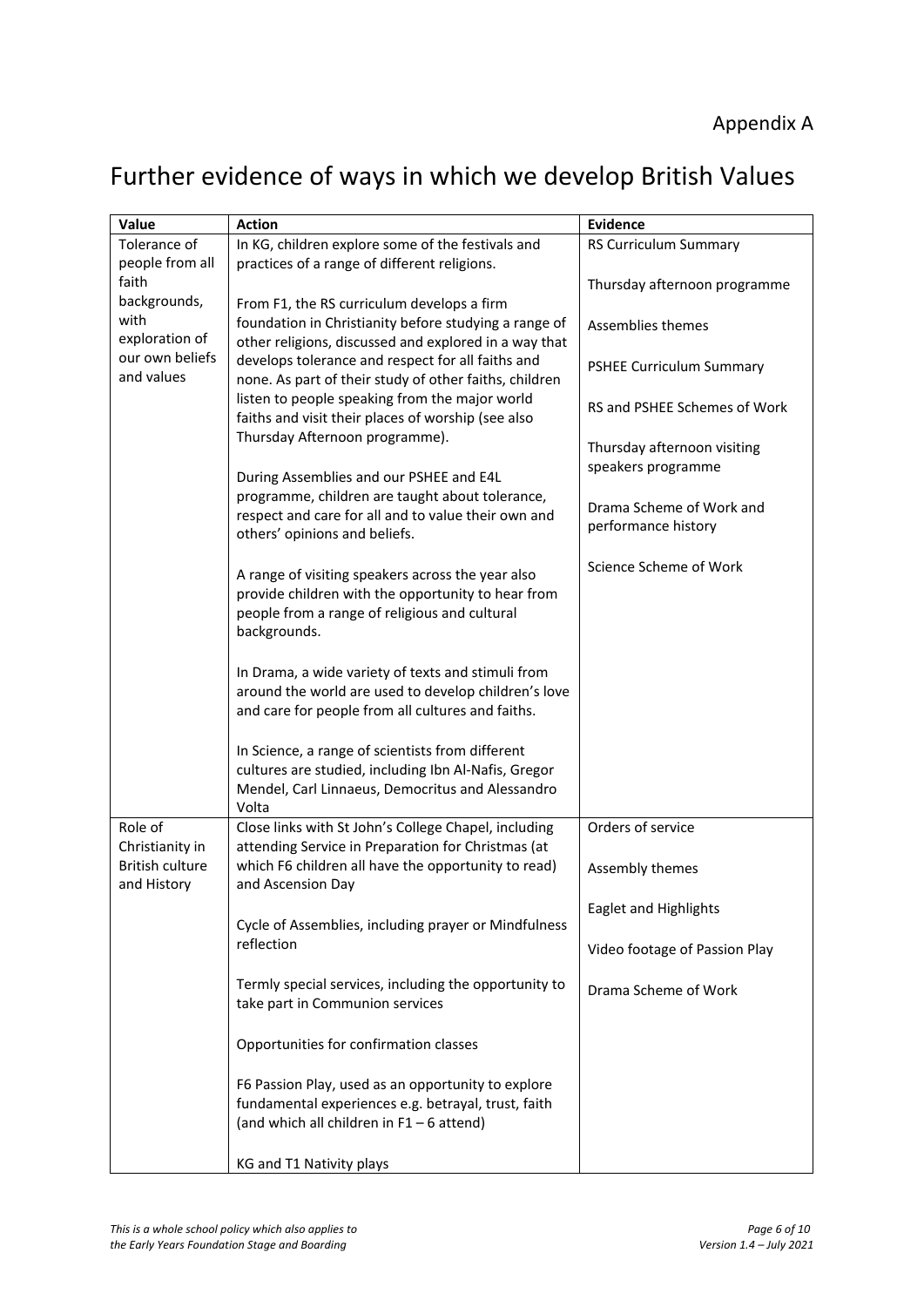| Respect and     | The Behaviour Policy is based on the belief that we      | <b>Behaviour Policy</b>         |
|-----------------|----------------------------------------------------------|---------------------------------|
| care for all    | should teach children to care for each other and         |                                 |
|                 | treat them as we would be treated ourselves. It          | <b>Ethos and Aims</b>           |
|                 | reflects the core British value of tolerance and         |                                 |
|                 | respect for others and details the ways in which we      | Anti-bullying policy            |
|                 | develop this positive behaviour and combat               |                                 |
|                 | discrimination.                                          | <b>PSHEE Curriculum Summary</b> |
|                 |                                                          |                                 |
|                 | Children are also taught about how to stand up           | PSHEE Schemes of Work           |
|                 | against discrimination and bullying, through the         |                                 |
|                 | PSHEE curriculum and online safety training.             | RS Scheme of Work               |
|                 |                                                          |                                 |
|                 | In RS, children study the teaching of Jesus-how to       | Assemblies and Special services |
|                 | treat all we meet including "outcasts" in school and     | cylces                          |
|                 | society in the light of Jesus' teaching to love our      |                                 |
|                 | neighbour.                                               |                                 |
|                 |                                                          |                                 |
|                 | Values of care and respect for all are explored in the   |                                 |
|                 | context of Christian assemblies in the school chapel     |                                 |
|                 | and regular Special Services led by members of the       |                                 |
|                 | clergy.                                                  |                                 |
|                 |                                                          |                                 |
|                 | Confirmation classes, also led by a member of the        |                                 |
|                 | clergy, reinforce Jesus' teaching to the approx 12-20    |                                 |
|                 | pupils who annually come forward for these.              |                                 |
| Fair Play and   | In sports, the importance of fair play and working as    | PE and Games Curriculum         |
| team work       | a team is highly valued and rewarded: it is one of the   | Summary                         |
|                 | criteria when selecting for matches and awarding         |                                 |
|                 | prizes and is regularly highlighted in lessons.          | <b>Fixtures Policy</b>          |
|                 |                                                          |                                 |
|                 | In Drama, children's ability to listen and attune to     | Drama Scheme of Work            |
|                 | each other is developed explicitly.                      |                                 |
| Role of the law | In PSHEE children from KG up learn about rules, who      | <b>PSHEE Curriculum Summary</b> |
|                 | creates them and how to make them fair. As they          |                                 |
|                 | get older, they learn about rules beyond the school      | PSHEE Scheme of Work            |
|                 | and the role of democracy, law and punishment.           |                                 |
|                 |                                                          | English Scheme of Work          |
|                 | In English, study of texts such as the Lord of the Flies |                                 |
|                 | gives opportunity for discussion about the role of       |                                 |
|                 | the law, as well as freedom of expression and            |                                 |
|                 | democracy.                                               |                                 |
| Equality        | In PSHEE children learn about 'Human Rights' and         | <b>PSHEE Curriculum Summary</b> |
|                 | look at the rights of the child.                         |                                 |
|                 |                                                          | <b>PSHEE Scheme of Work</b>     |
|                 | Children have equal access to all parts of the           |                                 |
|                 | curriculum.                                              | Cycle of stats analysis (with   |
|                 |                                                          | reports to SMC and governors)   |
|                 | Analysis of the achievement of different cohorts         |                                 |
|                 | (gender, ethnic minorities etc) is analysed to ensure    | Philosophy lesson plans F4      |
|                 | that all are making equal progress.                      |                                 |
|                 |                                                          |                                 |
|                 | Children are given the opportunity to discuss and        |                                 |
|                 | explore the concept of 'equality' in Philosophy          |                                 |
|                 | lessons.                                                 |                                 |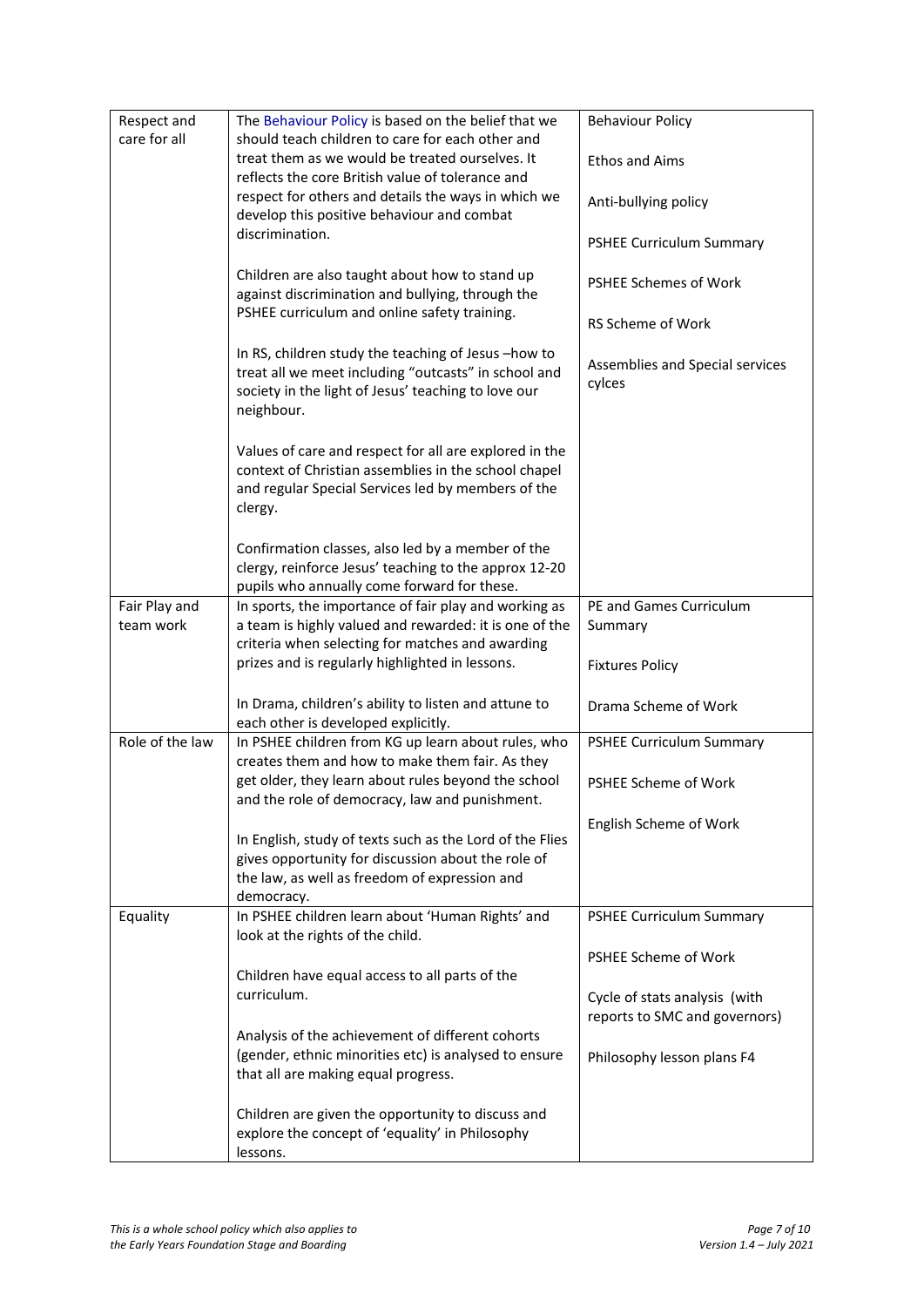| Freedom of          | Children have the opportunity to discuss the                                                                                                                                                                                                                                                                                                                                                                                                                                                                                                                                                                                                                                                                                                                                                                                                                                                                                                                                                                                                                                                                                          | Philosophy lessons F4                                                                                                                                                                    |
|---------------------|---------------------------------------------------------------------------------------------------------------------------------------------------------------------------------------------------------------------------------------------------------------------------------------------------------------------------------------------------------------------------------------------------------------------------------------------------------------------------------------------------------------------------------------------------------------------------------------------------------------------------------------------------------------------------------------------------------------------------------------------------------------------------------------------------------------------------------------------------------------------------------------------------------------------------------------------------------------------------------------------------------------------------------------------------------------------------------------------------------------------------------------|------------------------------------------------------------------------------------------------------------------------------------------------------------------------------------------|
| expression          | importance (and limits) of freedom of expression in                                                                                                                                                                                                                                                                                                                                                                                                                                                                                                                                                                                                                                                                                                                                                                                                                                                                                                                                                                                                                                                                                   |                                                                                                                                                                                          |
|                     | Philosophy.                                                                                                                                                                                                                                                                                                                                                                                                                                                                                                                                                                                                                                                                                                                                                                                                                                                                                                                                                                                                                                                                                                                           | <b>PSHEE Curriculum Summary</b>                                                                                                                                                          |
|                     | In a range of contexts, children are given chance to<br>discuss controversial issues in a respectful and safe<br>environment often linked to current news affairs.<br>For example, following the Paris murders in 2015,<br>children discussed freedom of speech as part of a<br>philosophy lesson; following the refugee crisis in<br>2015, children will participate in a 'Refugee' day,<br>which will include a walk to raise awareness,<br>curriculum study on the topic of refugees and social<br>action such as a petition; music and poetry are also<br>being written on the theme.<br>In Form 5 and 6 RS lessons, discussion takes place on<br>a range of moral and political issues such as<br>ownership of wealth, green issues, the value of<br>sacrifice etc, as well as the meaning and truth of<br>religious texts - the pupils are taught that all views<br>are to be respected. Essays are written that show<br>consideration for different points of view and to<br>which it is stressed that there are no right answers                                                                                              | <b>PSHEE Scheme of Work</b><br>RS Scheme of work and work<br>reviews                                                                                                                     |
|                     |                                                                                                                                                                                                                                                                                                                                                                                                                                                                                                                                                                                                                                                                                                                                                                                                                                                                                                                                                                                                                                                                                                                                       |                                                                                                                                                                                          |
| Democracy           | Children are taught about how Parliament works<br>and the role of Democracy in PSHEE.<br>F6 take part in an annual debating competition, as<br>part of which children are taught about how<br>debating works in parliament.<br>Children also use debating skills in a variety of<br>different subjects, such as when learning about<br>cloning or nuclear energy in Science.<br>Pupil voice is a very important part of our ethos.<br>Children are encouraged to share their views and<br>express their ideas and they are given the skills to do<br>so, for example through Philosophy and Drama. This<br>happens both informally, because of the strong<br>relationships between pupils and teachers, and<br>formally, for example through weekly tutor: tutee<br>meetings, pupil surveys and pupil forums.<br>Children take part in votes in a wide range of<br>contexts, for example when Boarders vote for the<br>'Kindest Senior Chorister' or when electing house<br>captains and sports captains for houses (when<br>children submit a letter of recommendation setting<br>out their stall and why they might be good for the | PSHEE Curriculum Summary<br>PSHEE Scheme of Work<br>Debating lesson plans and<br>resources<br>Pupil surveys<br>Philosophy lesson plans<br>Drama Scheme of Work<br>Science Scheme of Work |
|                     | job and we then vote)                                                                                                                                                                                                                                                                                                                                                                                                                                                                                                                                                                                                                                                                                                                                                                                                                                                                                                                                                                                                                                                                                                                 |                                                                                                                                                                                          |
| Social<br>Awareness | Children take part in raising awareness of, and<br>money for, charities and local community events<br>organized by the Charities Committee, such as a                                                                                                                                                                                                                                                                                                                                                                                                                                                                                                                                                                                                                                                                                                                                                                                                                                                                                                                                                                                 | <b>Highlights and Eaglet reports</b>                                                                                                                                                     |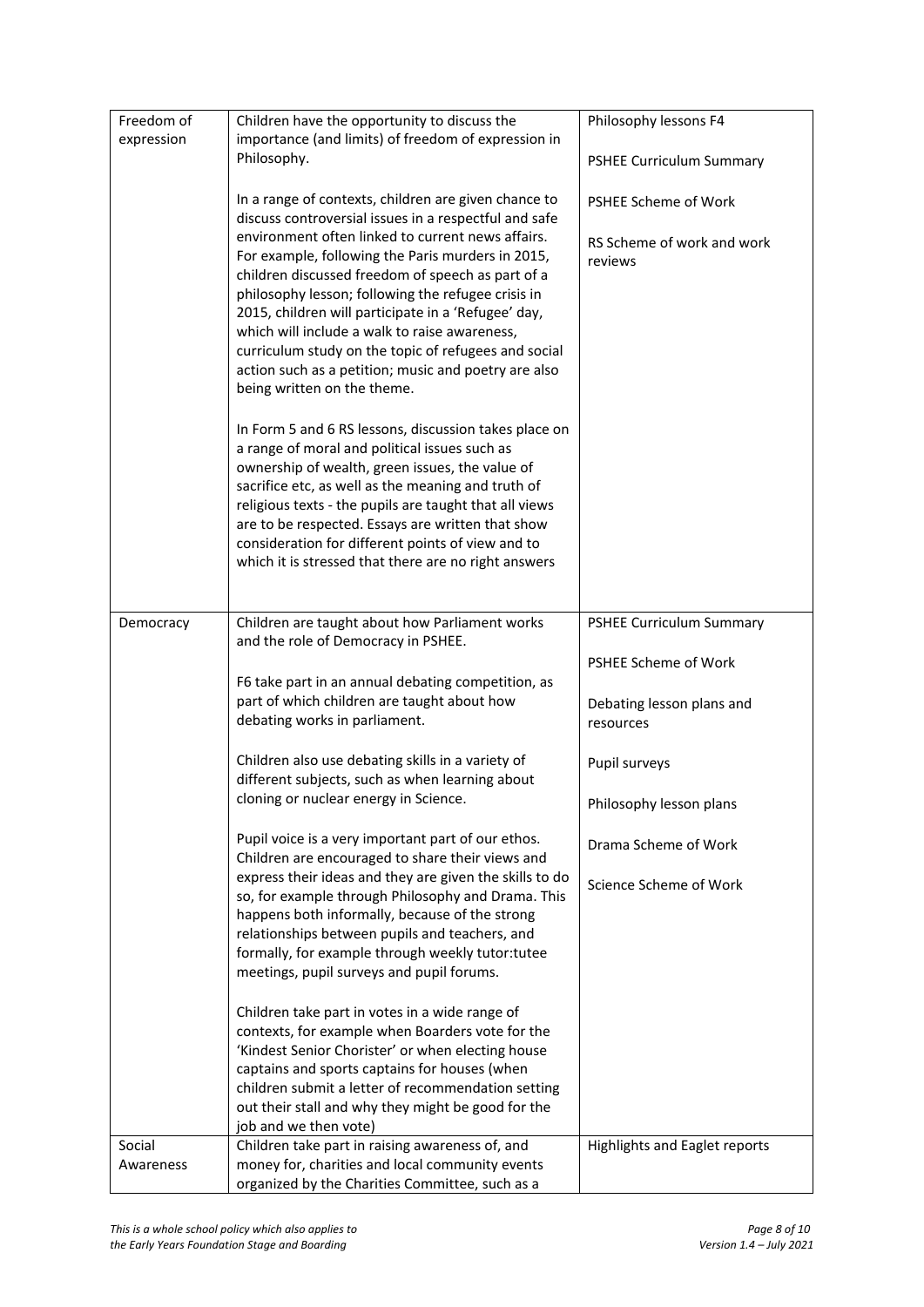|                           | Christmas party for residents of local sheltered<br>accommodation.                                          | Twitter notes concerning charity<br>events                |
|---------------------------|-------------------------------------------------------------------------------------------------------------|-----------------------------------------------------------|
|                           |                                                                                                             |                                                           |
|                           | The strength of the Geography curriculum is its focus<br>on developing social awareness through             | Geography Curriculum Summary                              |
|                           | geographical understanding, such as discussions                                                             | Geography Scheme of Work                                  |
|                           | about sustainability and fair trade.                                                                        |                                                           |
|                           | Harvest produce collected for Food bank.                                                                    |                                                           |
|                           | Christmas Shoebox Appeal.                                                                                   |                                                           |
|                           | 6 <sup>th</sup> form Garden fete raises money for local<br>disadvantaged school                             |                                                           |
| <b>British History</b>    | The History curriculum covers significant events in                                                         | <b>History Curriculum Summary</b>                         |
|                           | British History and includes reflecting on how the<br>beliefs and values determine the ways in which        | History Scheme of work                                    |
|                           | people in the past, both from Britain and other                                                             |                                                           |
|                           | countries, has affected behaviour and the results<br>that this had on our world                             | English Scheme of work                                    |
|                           | Cross-curricular topics such as when the children                                                           |                                                           |
|                           | explored Remembrance Day through Music, Art,                                                                |                                                           |
|                           | Poetry and DT also give the opportunity to reflect on<br>the events of British History.                     |                                                           |
|                           |                                                                                                             |                                                           |
|                           | In F6, half a term is spent studying WW2 poets and<br>includes discussions about the country and Monarch    |                                                           |
| <b>British</b>            | In Music, Art, Drama and English, children study a                                                          | Art, Music, Drama, English<br><b>Curriculum Summaries</b> |
| Creativity and<br>culture | range creative works by British composers, writers,<br>poets and artists and the contribution they have     |                                                           |
|                           | made to our culture and language e.g. Brontes                                                               | Art, Music, Drama, English                                |
|                           | (Drama)                                                                                                     | Schemes of Work                                           |
|                           | All F6 children take part in a Shakespeare production<br>at the end of the year and a group of F6 also take | Eaglet and Highlights on SSF and<br>productions           |
|                           | part in the Shakespeare Schools Festival                                                                    | Science Scheme of Work                                    |
|                           | Development of language of storytelling and of                                                              |                                                           |
|                           | British History, in particular through Drama and<br>English                                                 | Computing Scheme of work                                  |
|                           | In Science, a range of British Scientists are studied                                                       |                                                           |
|                           | including Newton, Darwin, Hooke and Joule                                                                   |                                                           |
|                           | In Computing in Form 5 children learn about the                                                             |                                                           |
|                           | history of computing in Britain and learn about                                                             |                                                           |
| Individual                | British Computer programmers such as Alan Turing.<br>Developing children's self-awareness and confidence    | St John's website and Ethos and                           |
| liberty                   | to express themselves is at the heart of the St John's                                                      | Aims                                                      |
|                           | ethos and is developed across everything that we<br>do. Some examples are: the broad education that         | Feature articles on website                               |
|                           | children receive, giving them opportunities to                                                              |                                                           |
|                           | explore a range of ways of expressing themselves;<br>the important role that Drama and Music have in the    | <b>Curriculum Summaries</b>                               |